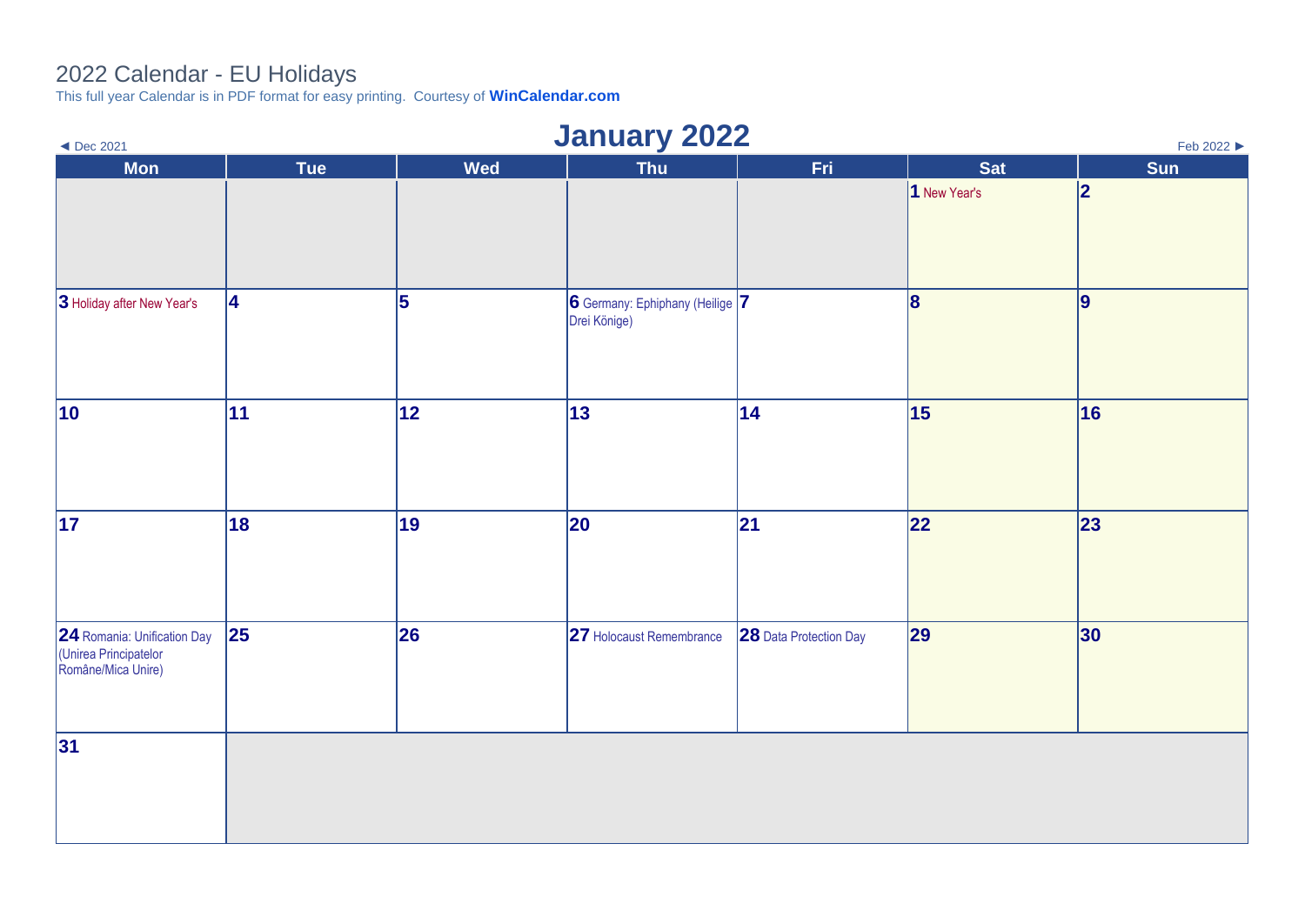| <b>February 2022</b><br>Mar 2022<br>$\triangleleft$ Jan 2022 |                                                                                          |                                                                                                         |                                                                       |            |            |          |  |  |
|--------------------------------------------------------------|------------------------------------------------------------------------------------------|---------------------------------------------------------------------------------------------------------|-----------------------------------------------------------------------|------------|------------|----------|--|--|
| <b>Mon</b>                                                   | Tue                                                                                      | <b>Wed</b>                                                                                              | <b>Thu</b>                                                            | <b>Fri</b> | <b>Sat</b> | Sun      |  |  |
|                                                              | 1                                                                                        | 2                                                                                                       | $\vert$ 3                                                             | 4          | $\vert$ 5  | <b>6</b> |  |  |
| 17                                                           | 8 Slovenia: Slovenian Cultural<br>Holiday (Prešernov dan,<br>slovenski kulturni praznik) | 9                                                                                                       | 10 Malta: Feast of St Paul's<br>Shipwreck (Nawfraġju ta' San<br>Pawl) | 11         | 12         | 13       |  |  |
| 14                                                           | 15                                                                                       | 16 Lithuania: Day of<br>Restoration of the State of<br>Lithuania (Lietuvos valstybės<br>atkūrimo diena) | 17                                                                    | 18         | 19         | 20       |  |  |
| 21                                                           | 22                                                                                       | 23                                                                                                      | $ 24$ Estonia: Independence Day $ 25 $<br>(Eesti Vabariigi aastapäev) |            | 26         | 27       |  |  |
| 28                                                           |                                                                                          |                                                                                                         |                                                                       |            |            |          |  |  |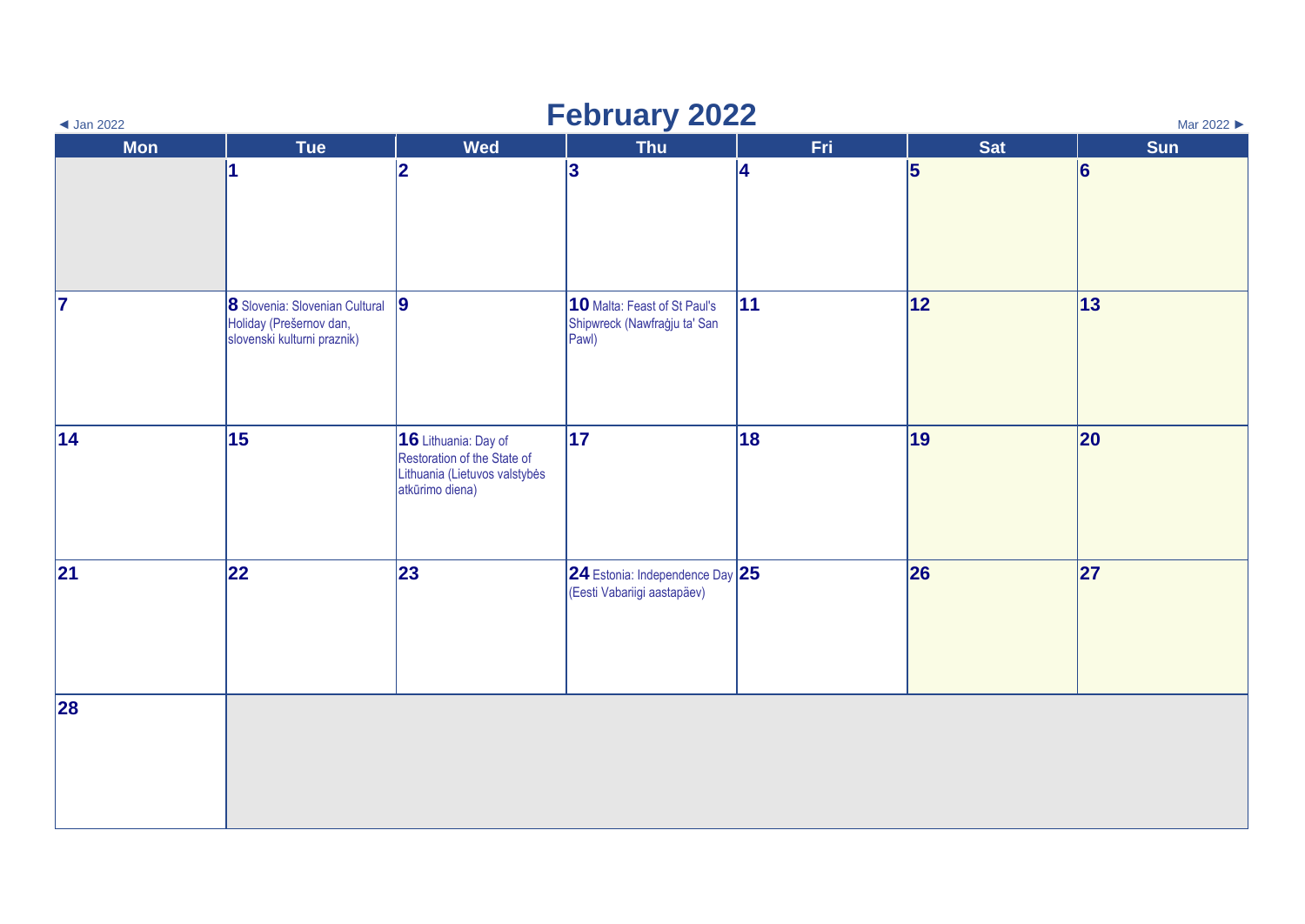| $\blacktriangleleft$ Feb 2022              | <b>March 2022</b><br>Apr 2022                           |                |                                                                                        |                                                                                                             |                                              |                       |  |  |  |  |
|--------------------------------------------|---------------------------------------------------------|----------------|----------------------------------------------------------------------------------------|-------------------------------------------------------------------------------------------------------------|----------------------------------------------|-----------------------|--|--|--|--|
| <b>Mon</b>                                 | <b>Tue</b>                                              | <b>Wed</b>     | <b>Thu</b>                                                                             | Fri                                                                                                         | <b>Sat</b>                                   | <b>Sun</b>            |  |  |  |  |
|                                            |                                                         | $\overline{2}$ | 3 Bulgaria: Liberation Day (Ден 4<br>на Освобождението на<br>България от османско иго) |                                                                                                             | 5                                            | 6                     |  |  |  |  |
| 7 Cyprus: Clean Monday<br>(Καθαρά Δευτέρα) | 8                                                       | g              | 10                                                                                     | 11 Lithuania: Indep. of<br>Lithuania from the Soviet Union<br>(Lietuvos nepriklausomybės<br>atkūrimo diena) | 12                                           | 13                    |  |  |  |  |
| 14                                         | 15 Hungary: 1848 Revolution<br>Memorial (Nemzeti ünnep) | 16             | 17 Ireland: St Patrick's Day (Lá $ 18 $<br>Fhéile Pádraig)                             |                                                                                                             | 19 Malta: Feast of St Joseph<br>(San Gużepp) | $ 20\rangle$          |  |  |  |  |
| 21                                         | 22                                                      | 23             | 24                                                                                     | 25 Greece: Independence Day 26<br>(Εικοστή Πέμπτη Μαρτίου)                                                  |                                              | 27 Summer Time Begins |  |  |  |  |
| 28                                         | 29                                                      | 30             | 31 Malta: Freedom Day (Jum<br>il-Helsien)                                              |                                                                                                             |                                              |                       |  |  |  |  |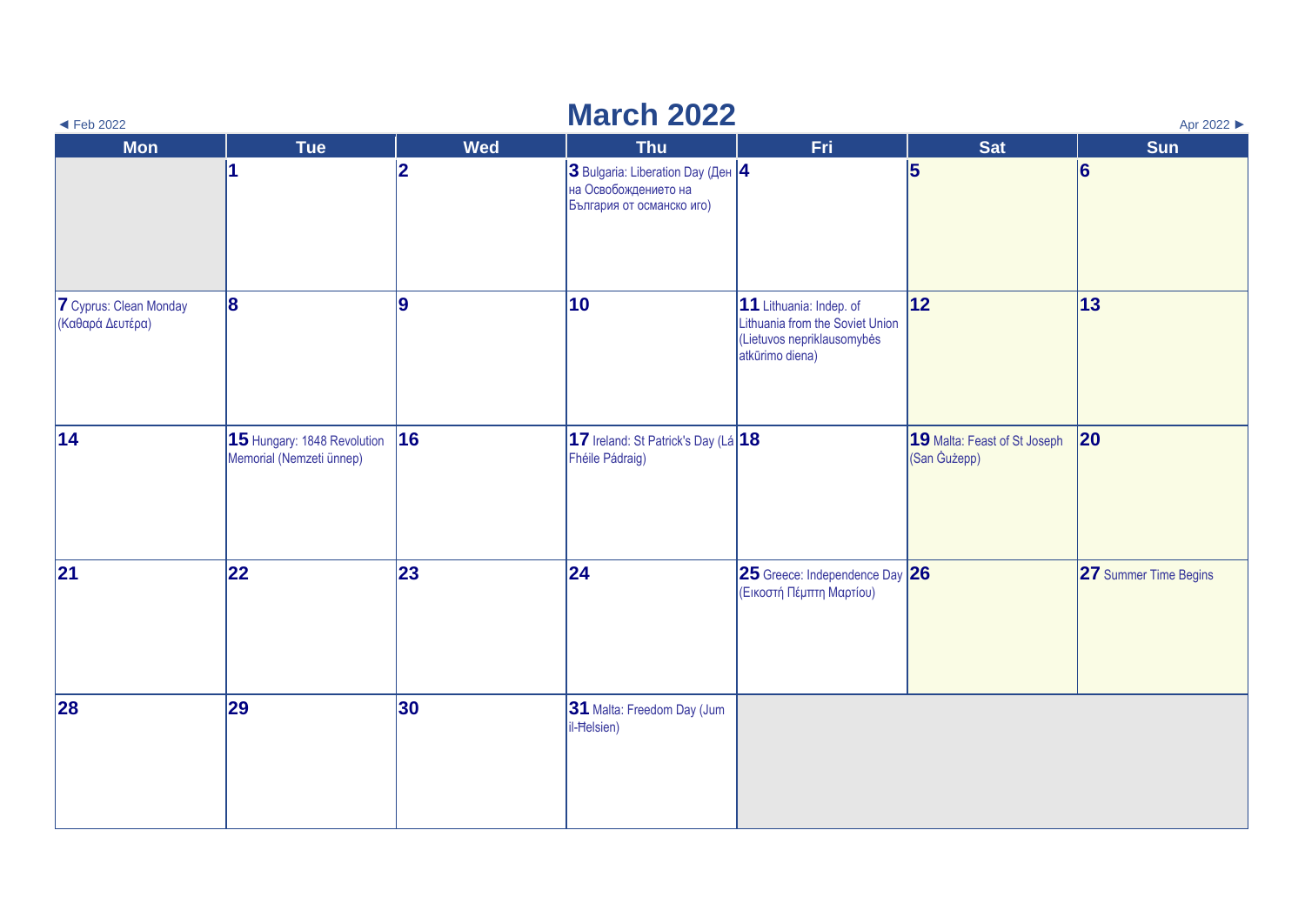| <b>April 2022</b><br>May 2022<br>$\blacktriangleleft$ Mar 2022 |     |                                                                                    |                    |                      |                 |              |  |  |
|----------------------------------------------------------------|-----|------------------------------------------------------------------------------------|--------------------|----------------------|-----------------|--------------|--|--|
| <b>Mon</b>                                                     | Tue | <b>Wed</b>                                                                         | Thu                | <b>Fri</b>           | <b>Sat</b>      | Sun          |  |  |
|                                                                |     |                                                                                    |                    | 1 Cyprus: Nat'l. Day | 2               | 3            |  |  |
| 4                                                              | 5   | 6                                                                                  | 17                 | 8                    | 9               | $ 10\rangle$ |  |  |
| 11                                                             | 12  | 13                                                                                 | 14 Maundy Thursday | 15 Good Friday       | 16              | 17 Easter    |  |  |
| 18 Easter Monday                                               | 19  | 20                                                                                 | 21                 | 22                   | 23              | 24           |  |  |
| 25 Portugal: Freedom Day<br>(Dia da Liberdade)                 | 26  | 27 Slovenia: Day of Uprising<br>Against Occupation (Dan upora<br>proti okupatorju) | 28                 | 29                   | 30 <sub>o</sub> |              |  |  |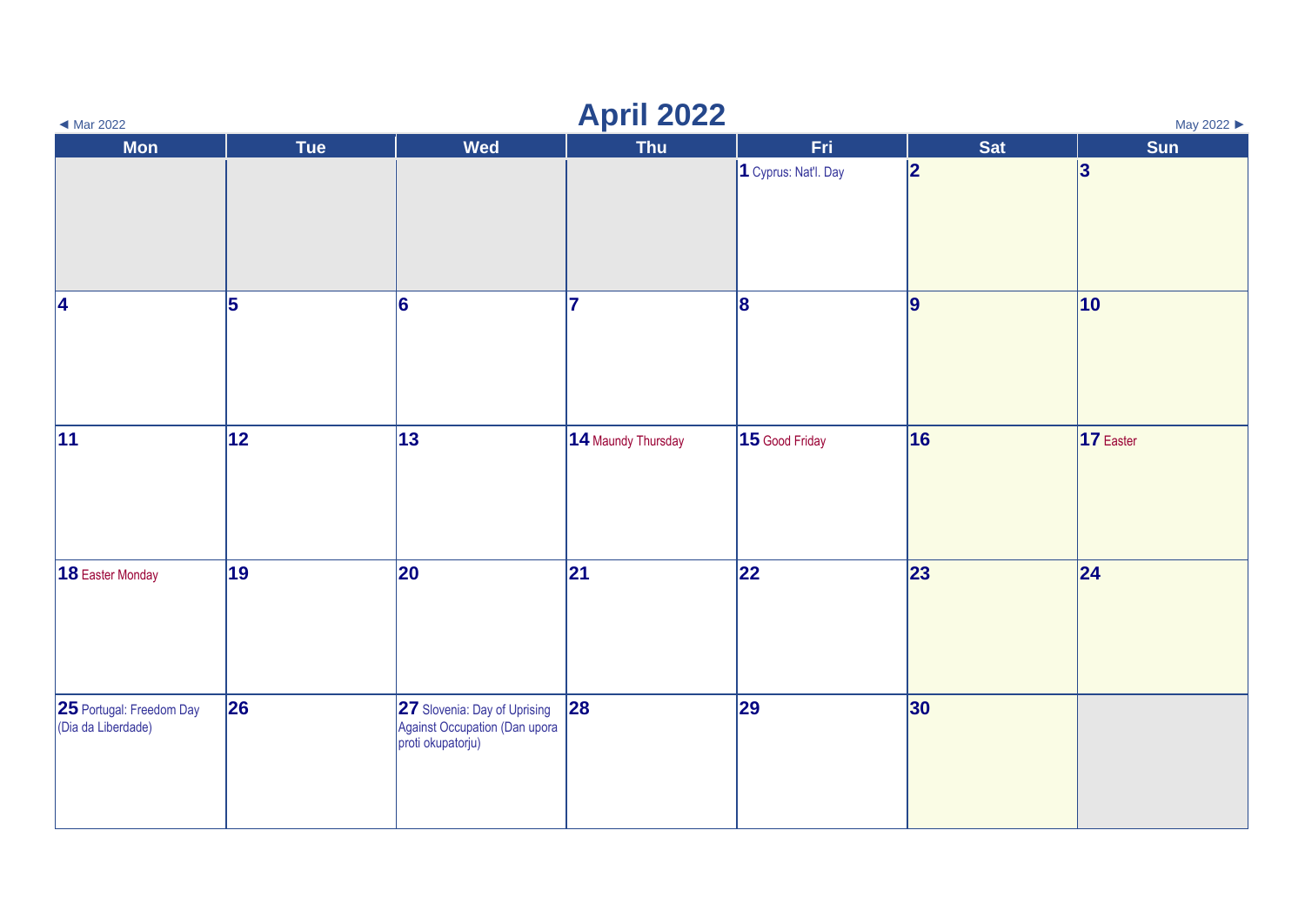| $\blacktriangleleft$ Apr 2022                    | <b>May 2022</b><br>Jun 2022                                                                                            |                                                                                                         |                                                   |                                                                                      |            |                                                                                                        |  |  |  |
|--------------------------------------------------|------------------------------------------------------------------------------------------------------------------------|---------------------------------------------------------------------------------------------------------|---------------------------------------------------|--------------------------------------------------------------------------------------|------------|--------------------------------------------------------------------------------------------------------|--|--|--|
| <b>Mon</b>                                       | <b>Tue</b>                                                                                                             | <b>Wed</b>                                                                                              | <b>Thu</b>                                        | <b>Fri</b>                                                                           | <b>Sat</b> | <b>Sun</b>                                                                                             |  |  |  |
|                                                  |                                                                                                                        |                                                                                                         |                                                   |                                                                                      |            | 1 Convocation of the Constitulvt<br>Assembly of Latvia (Latvijas<br>Satversmes sapulces<br>sasaukšana) |  |  |  |
| 2 UK: May Day / Early May<br><b>Bank Holiday</b> | 3 Poland: Constitution Day<br>(Trzeciego Maja)                                                                         | 4 Latvia: Restoration of<br>Independence Day (Latvijas<br>Republikas Neatkarības<br>atjaunošanas diena) | 5 Netherlands: Liberation Day<br>(Bevrijdingsdag) | 6 Bulgaria: St George's<br>(Гергьовден, ден на<br>храбростта и Българската<br>армия) | 17         | <b>8</b> Slovakia: Day of Victory over<br>Fascism (Víťazstva nad<br>fašizmom)                          |  |  |  |
| 9 Europe Day                                     | 10                                                                                                                     | 11                                                                                                      | 12                                                | 13 Denmark: Great Prayer Day 14<br>(Store Bededag)                                   |            | 15                                                                                                     |  |  |  |
| 16                                               | 17 Day Against Homophobia                                                                                              | 18                                                                                                      | 19                                                | 20                                                                                   | 21         | 22                                                                                                     |  |  |  |
| 23                                               | 24 Bulgaria: St Cyril and<br>Methodius Day (Ден на<br>българската просвета и<br>култура и на славянската<br>писменост) | 25                                                                                                      | <b>26</b> Ascension Day                           | 27                                                                                   | 28         | 29                                                                                                     |  |  |  |
| <b>30</b> UK: Spring Bank Holiday                | 31                                                                                                                     |                                                                                                         |                                                   |                                                                                      |            |                                                                                                        |  |  |  |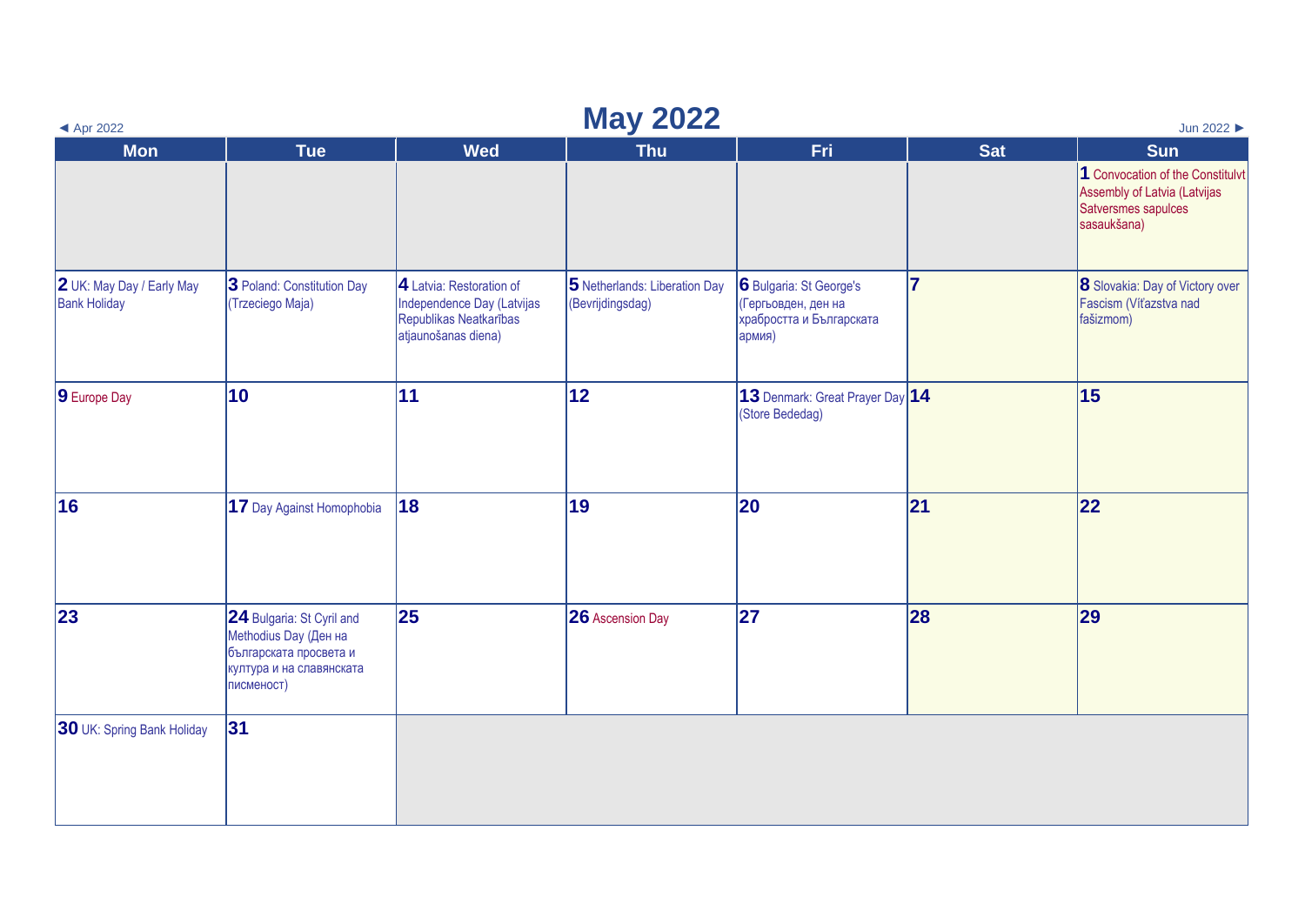| <b>June 2022</b><br>$\blacktriangleleft$ May 2022<br>Jul 2022 |                                        |                                                                               |                                                          |                                                   |                                              |                                                                     |  |  |  |
|---------------------------------------------------------------|----------------------------------------|-------------------------------------------------------------------------------|----------------------------------------------------------|---------------------------------------------------|----------------------------------------------|---------------------------------------------------------------------|--|--|--|
| <b>Mon</b>                                                    | <b>Tue</b>                             | <b>Wed</b>                                                                    | <b>Thu</b>                                               | Fri                                               | <b>Sat</b>                                   | <b>Sun</b>                                                          |  |  |  |
|                                                               |                                        | $\overline{\mathbf{1}}$                                                       | 2 Italy: Republic Day (Festa<br>della Repubblica)        | 3                                                 | 4                                            | 5 Denmark: Constitution Day of<br>Denmark (Danmark<br>Grundlovsdag) |  |  |  |
| 6 Ireland: June Holiday (Lá<br>Saoire i mí Mheitheamh)        | 7 Malta: 7th of June (Sette<br>Giugno) | 8 Primož Trubar Day (Dan<br>Primoža Trubarja)                                 | 9                                                        | 10 Portugal: Portugal Day (Dia 11<br>de Portugal) |                                              | 12                                                                  |  |  |  |
| $\vert$ 13                                                    | 14 World Blood Donor Day               | 15                                                                            | 16                                                       | $\overline{17}$                                   | 18                                           | 19                                                                  |  |  |  |
| 20                                                            | 21                                     | 22 Croatia: Anti-Fascist<br>Struggle Day (Dan antifašističke sākas)<br>borbe) | 23 Līgo Day Starts (Līgo diena 24 Finland: Midsommer Eve | (Juhannusaatto)                                   | 25 Finland: Midsommer Day<br>(Juhannuspäivä) | 26                                                                  |  |  |  |
| 27                                                            | 28                                     | 29 Malta: Feast of St Peter &<br>St Paul (L-Imnarja)                          | 30                                                       |                                                   |                                              |                                                                     |  |  |  |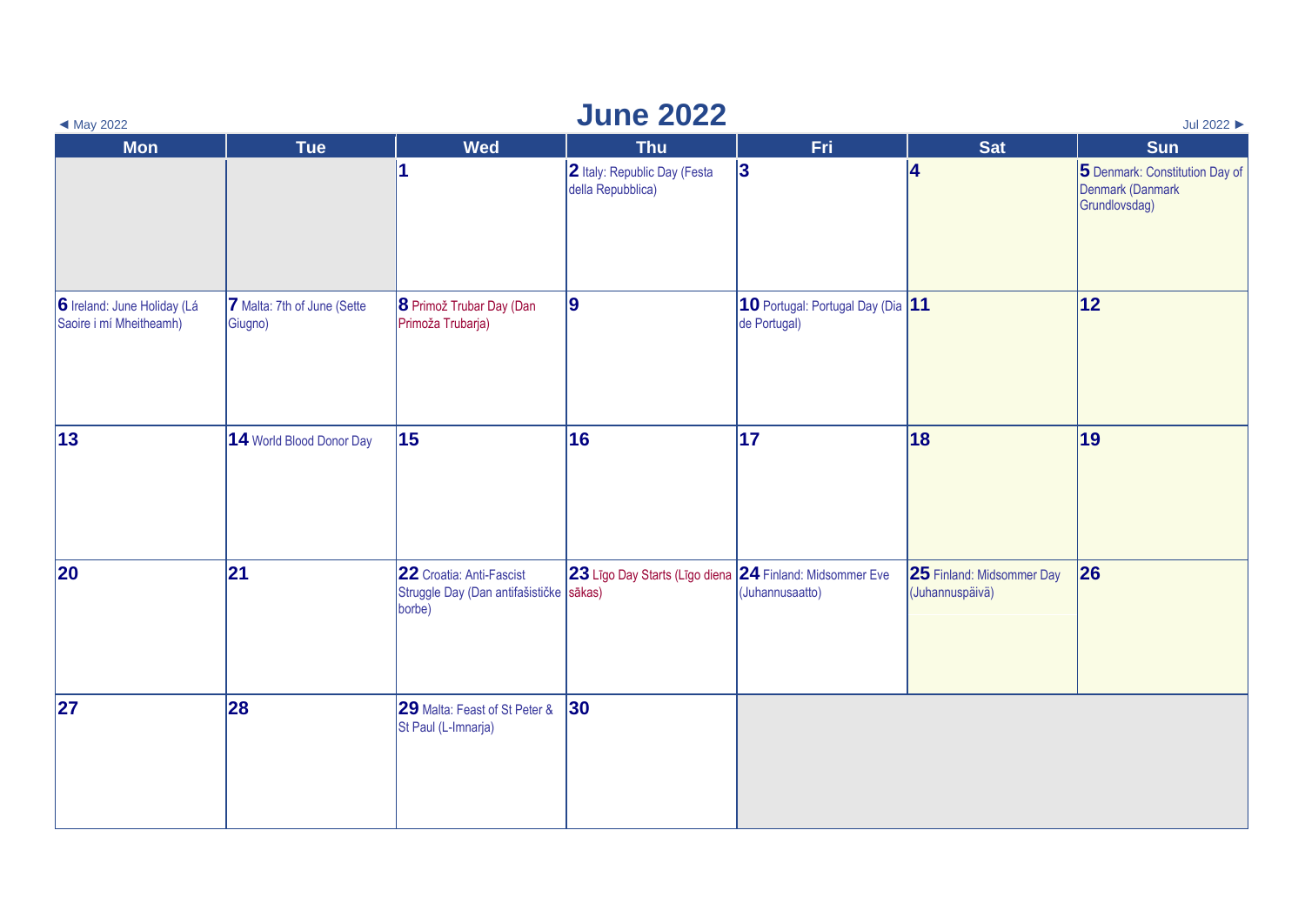| <b>July 2022</b><br>Aug 2022 ▶<br>$\triangleleft$ Jun 2022 |                                                            |                                                        |                                                                 |                         |                 |              |  |  |
|------------------------------------------------------------|------------------------------------------------------------|--------------------------------------------------------|-----------------------------------------------------------------|-------------------------|-----------------|--------------|--|--|
| <b>Mon</b>                                                 | Tue                                                        | <b>Wed</b>                                             | Thu                                                             | Fri.                    | <b>Sat</b>      | Sun          |  |  |
|                                                            |                                                            |                                                        |                                                                 | $\overline{\mathbf{1}}$ | 2               | 3            |  |  |
| 4                                                          | 5                                                          | 6 Czech Rep: Jan Hus Day<br>(Upálení mistra Jana Husa) | 17                                                              | 8                       | 9               | $ 10\rangle$ |  |  |
| 11                                                         | 12 N. Ireland: Batlle of Boyne / $ 13 $<br>Orangemen's Day |                                                        | 14 France: Bastille Day (Fête<br>Nat'l.e / Le quatorze juillet) | $\vert$ 15              | 16              | 17           |  |  |
| 18                                                         | 19                                                         | 20                                                     | 21 Belgium: Belgian Nat'l. Day 22<br>(Fête Nat'l.e)             |                         | 23              | 24           |  |  |
| $\vert$ 25                                                 | 26                                                         | 27                                                     | 28                                                              | 29                      | 30 <sub>o</sub> | 31           |  |  |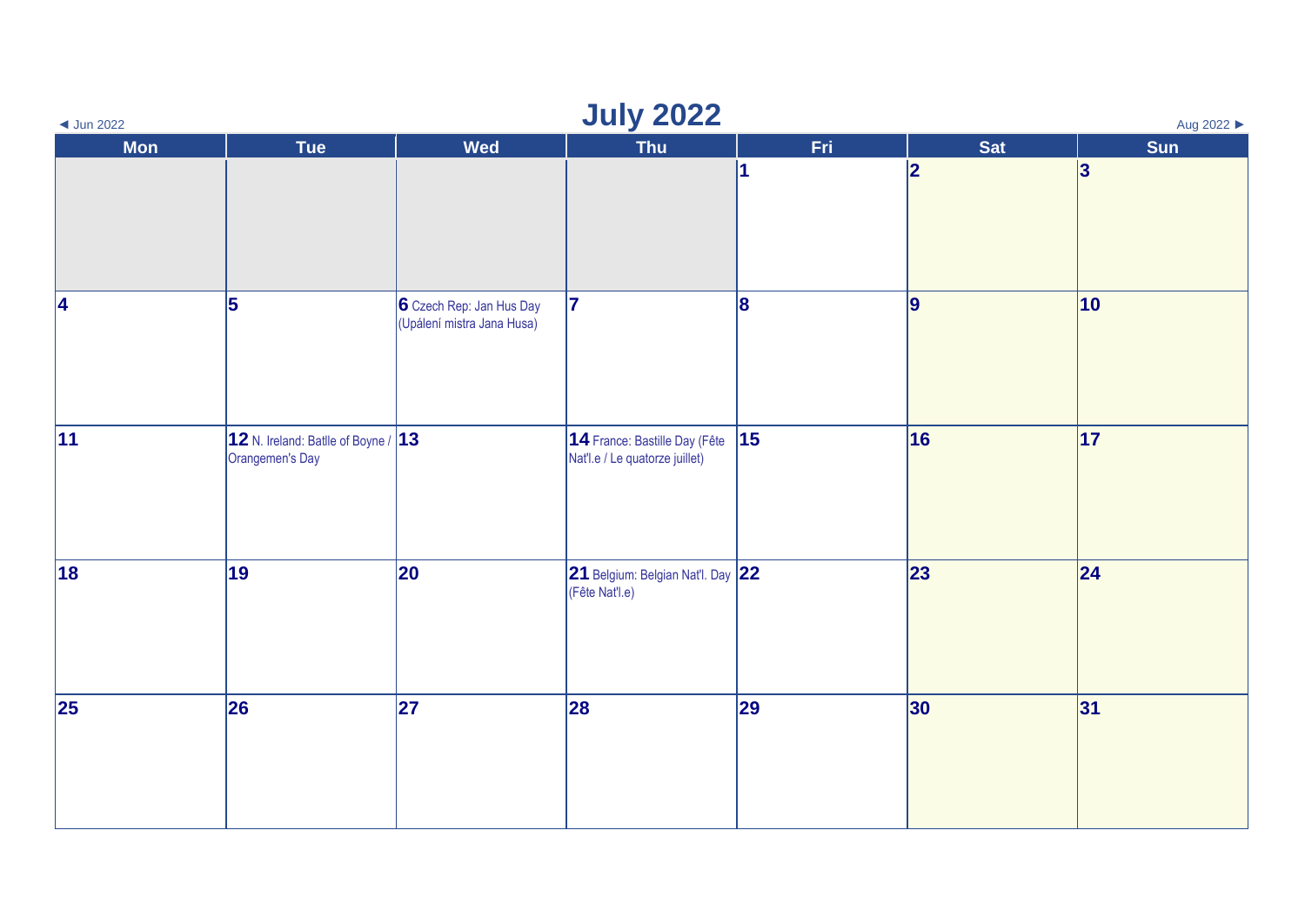| $\triangleleft$ Jul 2022                                                                           | <b>August 2022</b><br>Sep 2022 ▶ |                                                                                                                                      |              |                                                                                                                                                                 |                                                                                |     |  |  |  |
|----------------------------------------------------------------------------------------------------|----------------------------------|--------------------------------------------------------------------------------------------------------------------------------------|--------------|-----------------------------------------------------------------------------------------------------------------------------------------------------------------|--------------------------------------------------------------------------------|-----|--|--|--|
| <b>Mon</b>                                                                                         | <b>Tue</b>                       | <b>Wed</b>                                                                                                                           | <b>Thu</b>   | Fri                                                                                                                                                             | <b>Sat</b>                                                                     | Sun |  |  |  |
| 1 Scotland: Summer Bank<br>Holiday                                                                 | 2                                | 3                                                                                                                                    | 4            | 5 Croatia: Victory and<br>Homeland Thanksgiving Day<br>and the Day of Croatian<br>defenders (pobjede i<br>domovinske zahvalnosti i Dan<br>hrvatskih branitelja) | $\vert 6 \vert$                                                                | 17  |  |  |  |
| 8                                                                                                  | 9                                | 10                                                                                                                                   | $ 11\rangle$ | 12                                                                                                                                                              | 13                                                                             | 14  |  |  |  |
| 15 Assumption                                                                                      | 16                               | 17 Slovsles in Prekmurje<br>Incorporated into the Mother<br>Nation (Slovšle v Prekmurju, Ki<br>So Vključene v Materino<br>Narodnost) | 18           | 19                                                                                                                                                              | 20 Estonia: Day of Restoration 21<br>of Independence<br>(Taasiseseisvumispäev) |     |  |  |  |
| 22                                                                                                 | 23                               | 24                                                                                                                                   | 25           | 26                                                                                                                                                              | 27                                                                             | 28  |  |  |  |
| 29 Slovakia: Slovak Nat'l.<br>Uprising Anniversary (Výročie<br>Slovenského národného<br>povstania) | 30                               | 31                                                                                                                                   |              |                                                                                                                                                                 |                                                                                |     |  |  |  |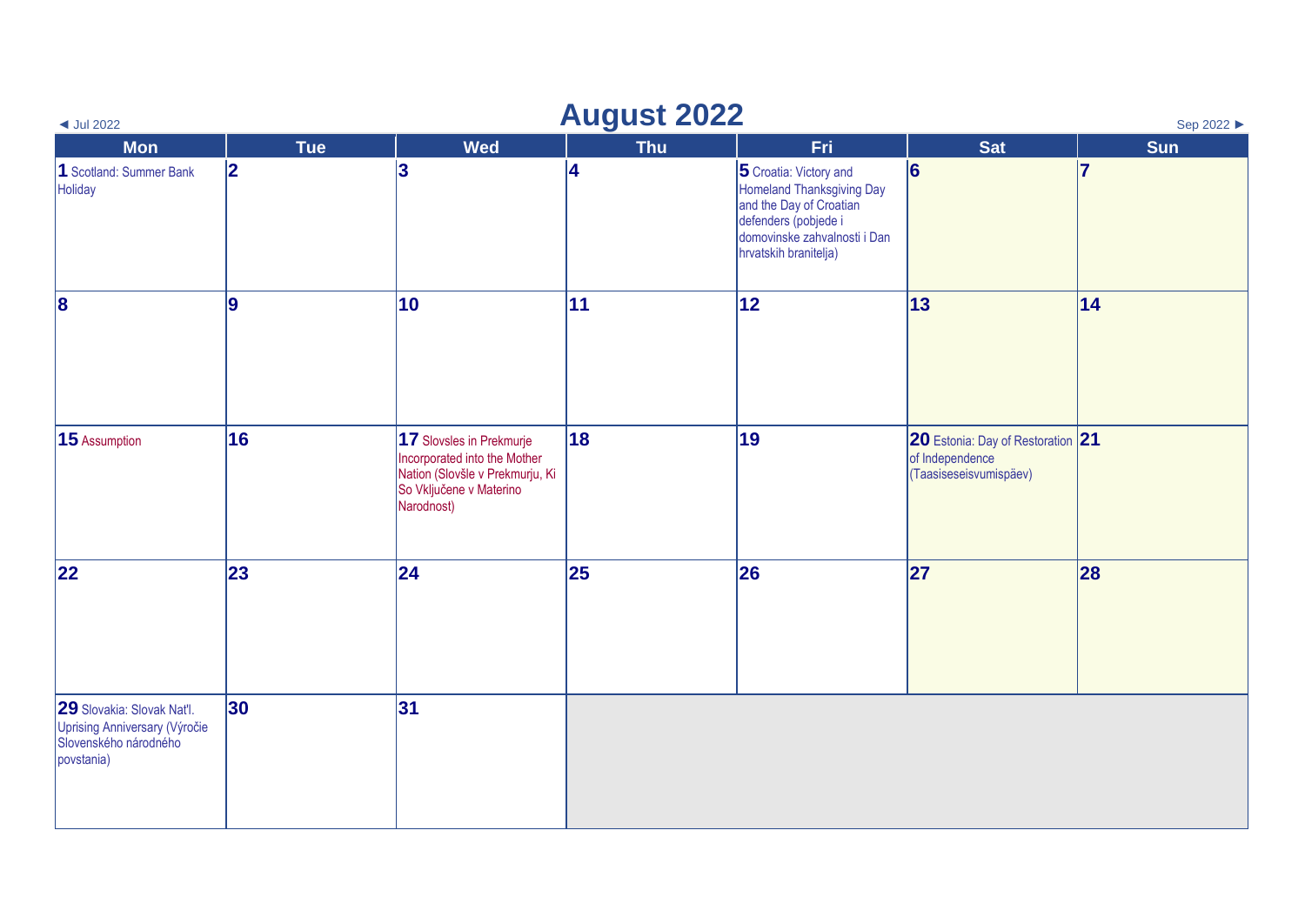| <b>September 2022</b><br>Oct 2022 ▶<br>$\triangleleft$ Aug 2022 |                                                      |                                                                                      |                                                                                                             |     |            |                           |  |  |  |
|-----------------------------------------------------------------|------------------------------------------------------|--------------------------------------------------------------------------------------|-------------------------------------------------------------------------------------------------------------|-----|------------|---------------------------|--|--|--|
| <b>Mon</b>                                                      | <b>Tue</b>                                           | <b>Wed</b>                                                                           | <b>Thu</b>                                                                                                  | Fri | <b>Sat</b> | Sun                       |  |  |  |
|                                                                 |                                                      |                                                                                      | 1 Day of the Constitution of the $ 2 $<br>Slovak Republic (Deň Ústavy<br>Slovenskej Republiky)              |     | 3          | 14                        |  |  |  |
| $\overline{\mathbf{5}}$                                         | 6 Bulgaria: Unification Day<br>(Ден на Съединението) | 17                                                                                   | 8 Feast of Our Lady of Victories 9<br>(Festa tal-Madonna tal-Vitorji)                                       |     | 10         | 11                        |  |  |  |
| 12                                                              | 13                                                   | 14                                                                                   | 15 Day of Restoration of the<br>Primorska Region to the<br>Motherland (Dan Obnove<br>Primorske na Domovino) | 16  | 17         | 18 European Heritage Days |  |  |  |
| 19                                                              | 20                                                   | 21 Malta: Independence Day<br>(Jum I-Indipendenza)                                   | 22 Bulgaria: Independence<br><b>Day (Ден на независимостта</b><br>на България)                              | 23  | 24         | 25                        |  |  |  |
| 26 European Day of<br>Languages                                 | 27                                                   | 28 Czech Rep: St. Wenceslas 29<br>Day / Czech Statehood Day<br>(Den české státnosti) |                                                                                                             | 30  |            |                           |  |  |  |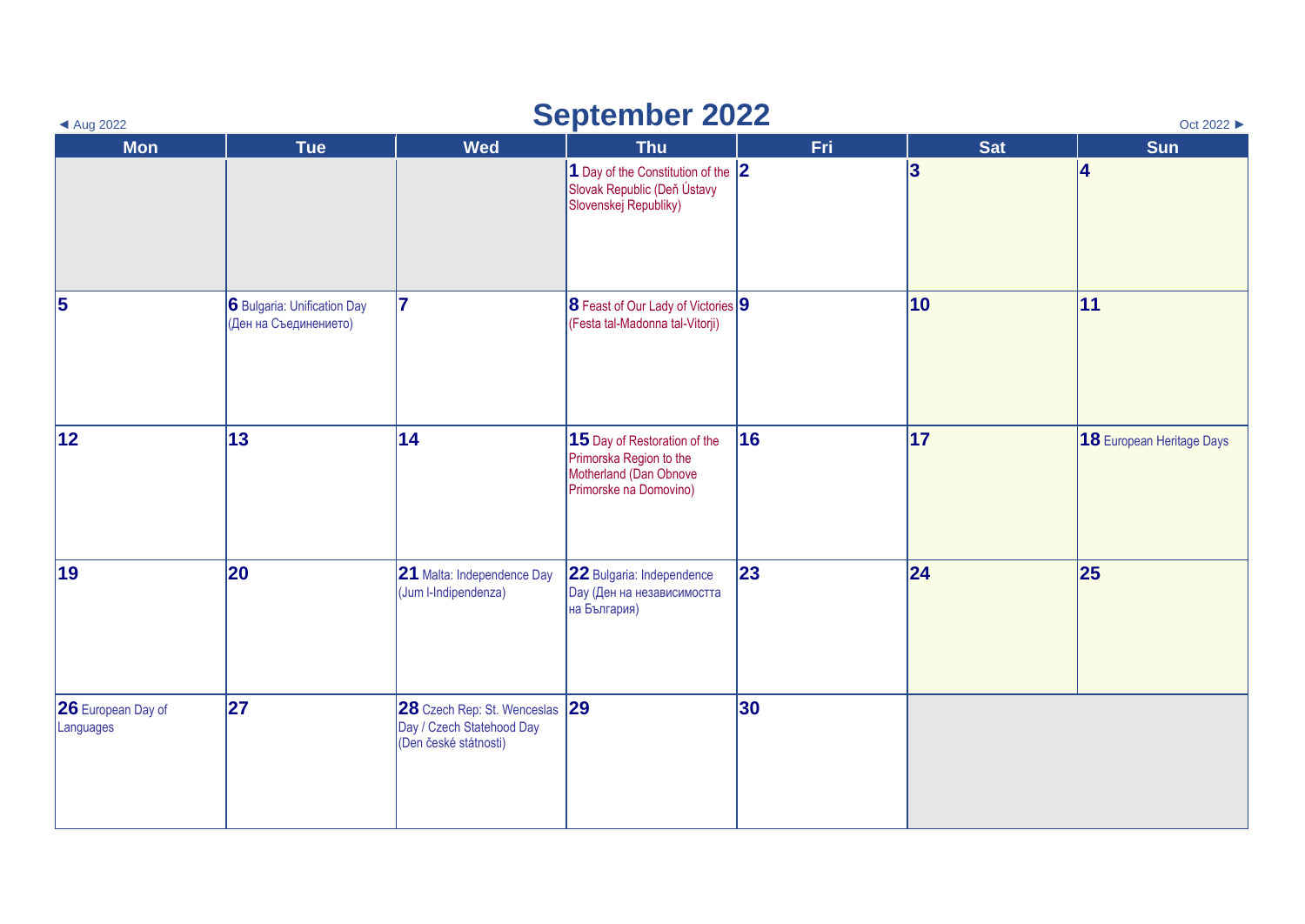| <b>October 2022</b><br>Nov 2022 ▶<br>$\triangleleft$ Sep 2022        |                            |                                                        |            |                                                                |                                                  |                                                                             |  |
|----------------------------------------------------------------------|----------------------------|--------------------------------------------------------|------------|----------------------------------------------------------------|--------------------------------------------------|-----------------------------------------------------------------------------|--|
| <b>Mon</b>                                                           | <b>Tue</b>                 | <b>Wed</b>                                             | <b>Thu</b> | Fri                                                            | <b>Sat</b>                                       | <b>Sun</b>                                                                  |  |
|                                                                      |                            |                                                        |            |                                                                | 1 Cyprus: Indep. Day                             | 2                                                                           |  |
| 3 Germany: German Unity Day  4<br>(Tag der Deutschen Einheit)        |                            | 5                                                      | 6          | 7                                                              | 8 Croatia: Independence Day<br>(Dan neovisnosti) | 9                                                                           |  |
| 10 Day Against the Death<br>Penalty                                  | 11                         | 12 Spain: Spain's Nat'l. Day<br>(Día de la Hispanidad) | 13         | 14                                                             | 15                                               | 16 World Food Day                                                           |  |
| 17 Overcome Extreme Poverty $ 18 $                                   |                            | 19                                                     | 20         | 21                                                             | 22                                               | 23 Hungary: Republic Day<br>(Nemzeti ünnep)                                 |  |
| 24                                                                   | 25 European Day of Justice | 26 Austria: Austrian Nat'l. Day 27<br>(Nat'l.feiertag) |            | 28 Greece: Greek Nat'l. / Ohi<br>Day (Το Όχι or Ημέρα του Όχι) | 29                                               | 30 Summer Time Ends                                                         |  |
| 31 Ireland: October Holiday<br>(Lá Saoire i mí Dheireadh<br>Fómhair) |                            |                                                        |            |                                                                |                                                  | Calendars with European Union Holidays 2022, Smart Calendar, Excel Calendar |  |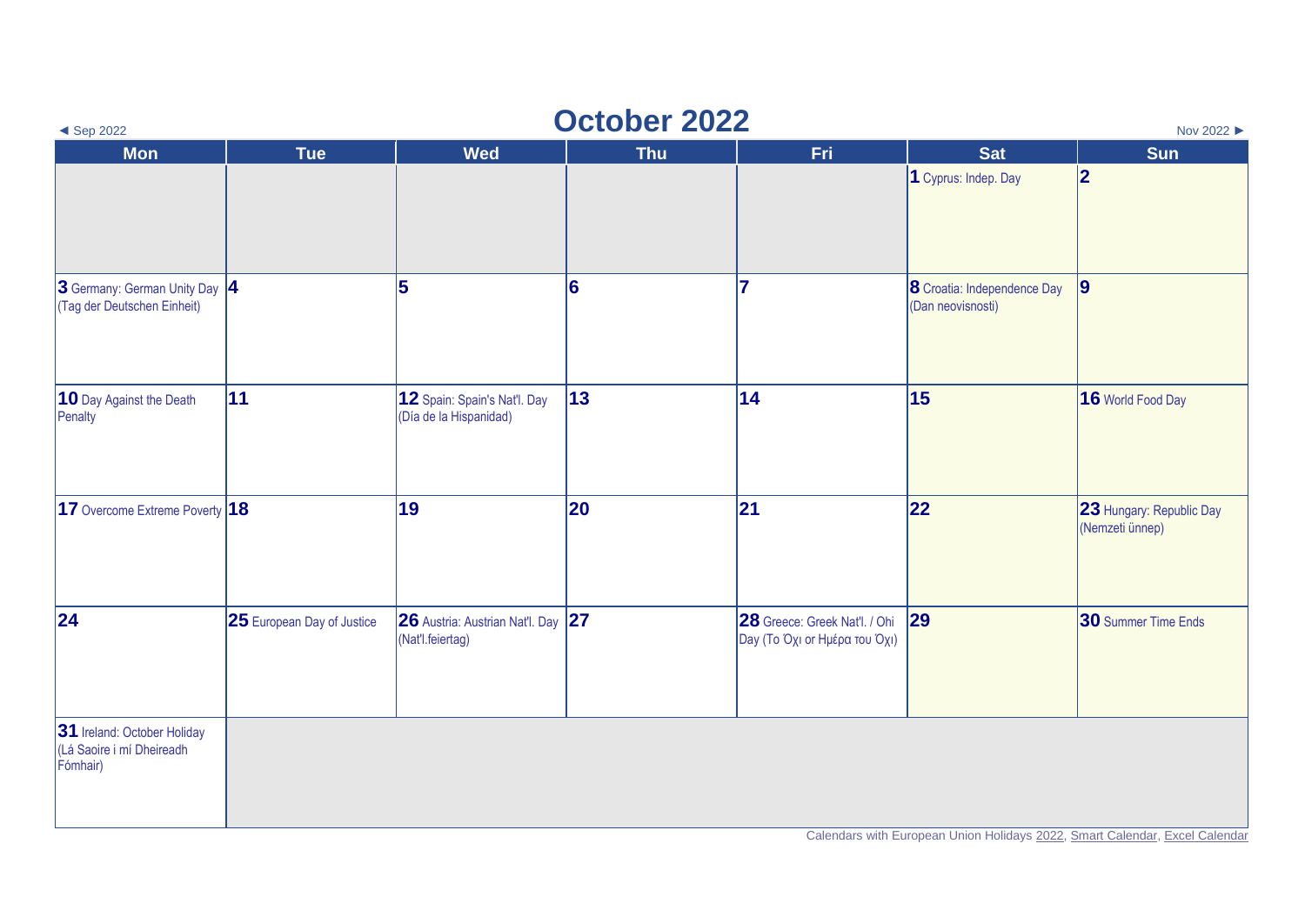| <b>November 2022</b><br>Dec 2022 ▶<br>$\triangleleft$ Oct 2022 |                                          |                                                                  |                                                                                         |                                                                                    |            |                 |  |  |
|----------------------------------------------------------------|------------------------------------------|------------------------------------------------------------------|-----------------------------------------------------------------------------------------|------------------------------------------------------------------------------------|------------|-----------------|--|--|
| <b>Mon</b>                                                     | <b>Tue</b>                               | <b>Wed</b>                                                       | <b>Thu</b>                                                                              | Fri                                                                                | <b>Sat</b> | <b>Sun</b>      |  |  |
|                                                                | 1 All Saints' Day                        | 2 All Souls' Day                                                 | 3                                                                                       | 14                                                                                 | 5          | $\vert 6 \vert$ |  |  |
| 17                                                             | 8                                        | 9                                                                | 10                                                                                      | 11 France: Armistice Day                                                           | 12         | $ 13\rangle$    |  |  |
| 14                                                             | 15 Belgium: King's Feast<br>(Koningsdag) | 16 Germany: Day of<br>Repentance and Prayer (Buß-<br>und Bettag) | 17 Czech Rep: Struggle for<br>Freedom & Democracy Day<br>(Boje za svobodu a demokracii) | 18 Proclamation of the<br>Republic of Latvia (Latvijas<br>Republikas proklamēšana) | 19         | 20              |  |  |
| 21                                                             | 22                                       | 23 Rudolf Maister Day (Dan<br>Rudolfa Maistra)                   | 24                                                                                      | 25 Day Against Domestic<br>Violence                                                | 26         | 27              |  |  |
| 28                                                             | 29                                       | 30 Scotland: St. Andrew's Day                                    |                                                                                         |                                                                                    |            |                 |  |  |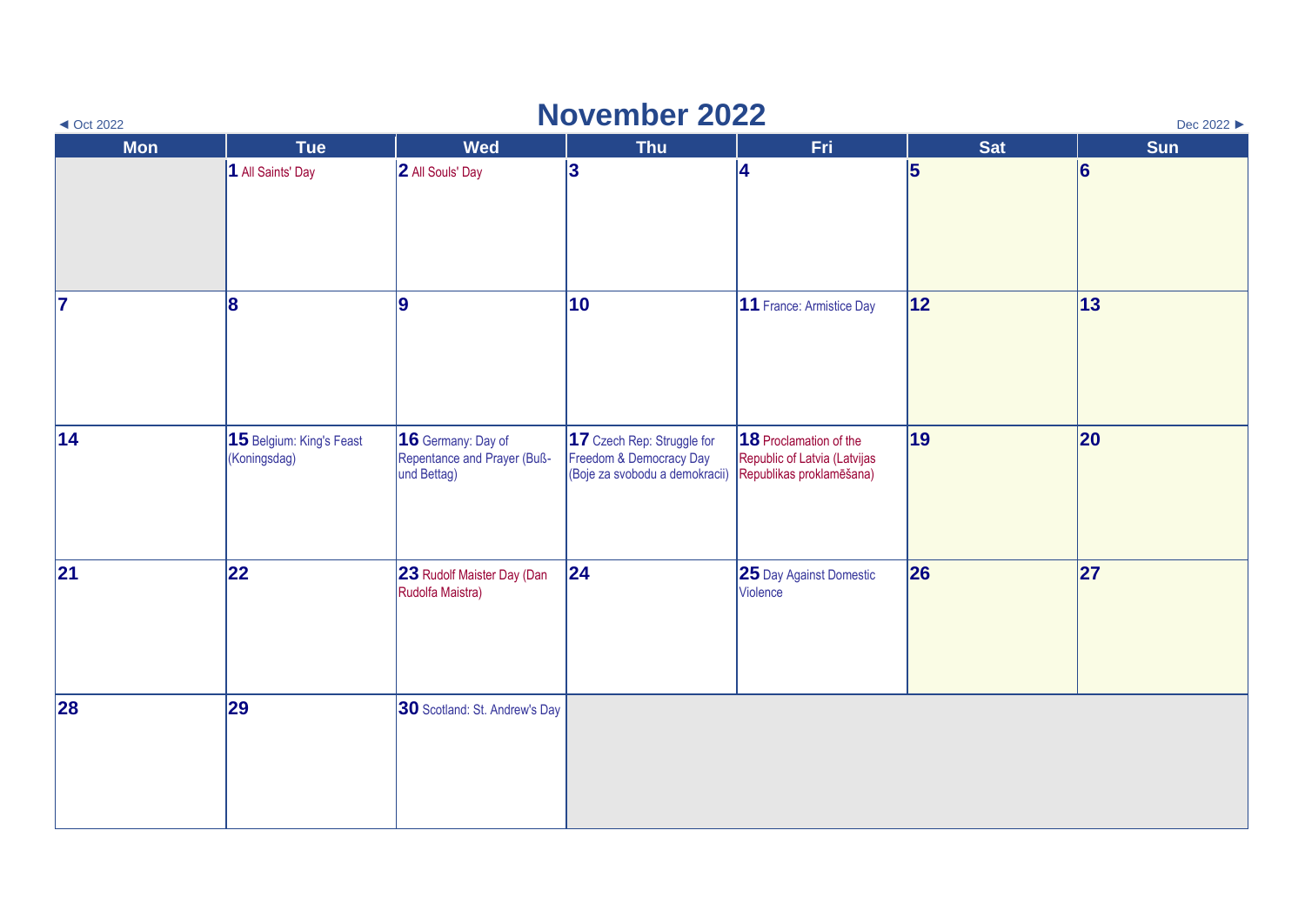| <b>December 2022</b><br>Jan 2023<br>$\blacktriangleleft$ Nov 2022 |                                                       |                     |                                                                        |                     |                     |                         |  |  |
|-------------------------------------------------------------------|-------------------------------------------------------|---------------------|------------------------------------------------------------------------|---------------------|---------------------|-------------------------|--|--|
| <b>Mon</b>                                                        | <b>Tue</b>                                            | Wed                 | <b>Thu</b>                                                             | Fri.                | <b>Sat</b>          | <b>Sun</b>              |  |  |
|                                                                   |                                                       |                     | 1 Romania: Great Union Nat'l. 2<br>Day (Ziua Națională/Marea<br>Unire) |                     | 3                   | 4                       |  |  |
| 5                                                                 | 6 Spain: Constitution Day (Día<br>de la Constitución) | 17                  | 8 Spain: Immaculate<br>Conception (Día de la<br>Inmaculada Concepción) | 9                   | $ 10\rangle$        | 11                      |  |  |
| 12                                                                | 13 Malta: Republic Day (Jum<br>ir-Repubblika)         | 14                  | 15                                                                     | 16                  | 17                  | 18 Migrants Day         |  |  |
| 19                                                                | 20                                                    | 21                  | 22                                                                     | 23                  | 24 Christmas Eve    | <b>25</b> Christmas Day |  |  |
| 26 End-of-Year Days                                               | 27 End-of-Year Days                                   | 28 End-of-Year Days | 29 End-of-Year Days                                                    | 30 End-of-Year Days | 31 End-of-Year Days |                         |  |  |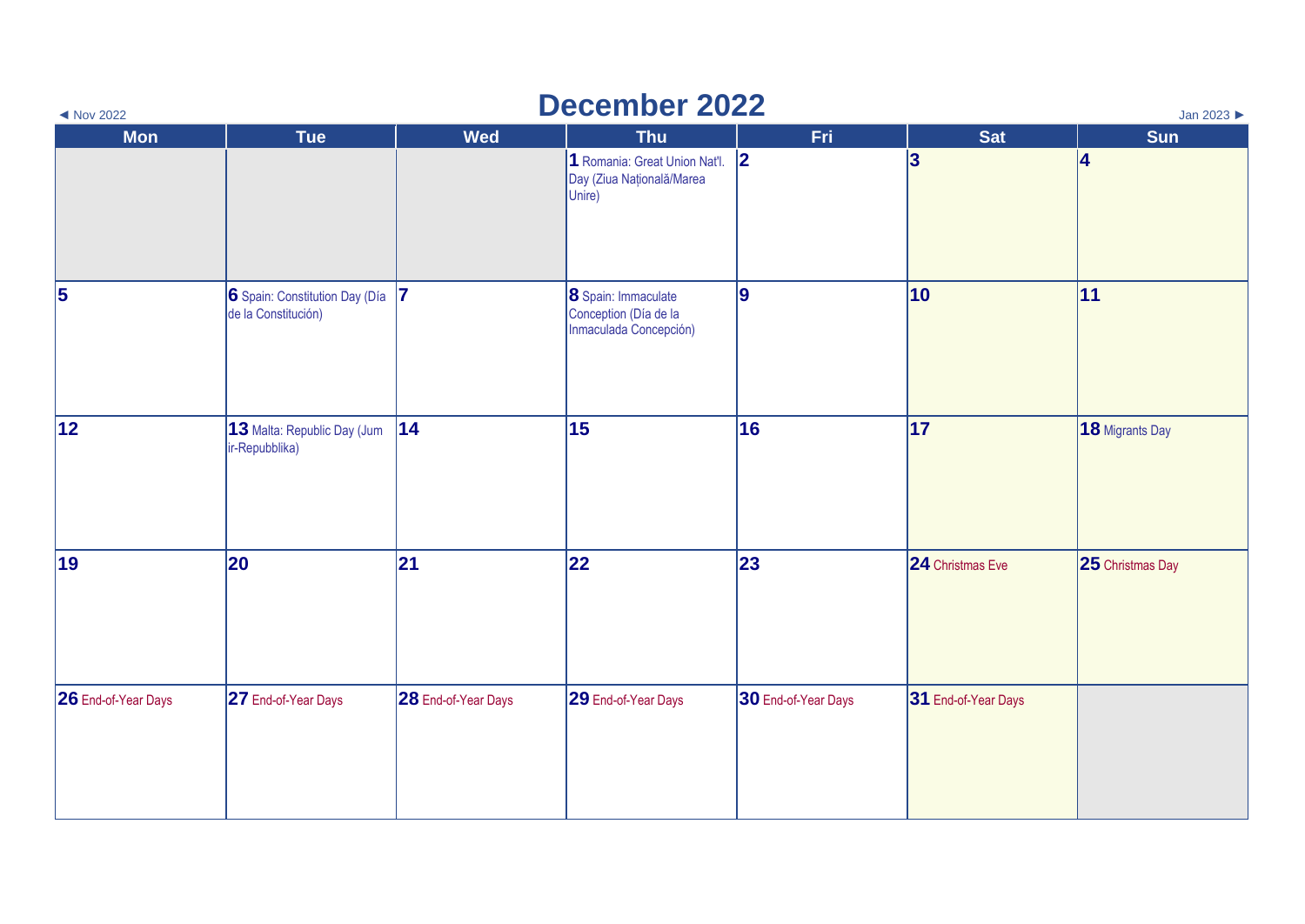## EU Holidays for 2022. Holiday list includes EU member country national days. Courtesy of **[WinCalendar.com](https://www.wincalendar.com/EU-Calendar/2022)**

| 1 Jan  | <b>New Year's</b>                                                                                  |
|--------|----------------------------------------------------------------------------------------------------|
| 1 Jan  | Slovakia: Day of the Establishment of the Slovak Republic (Vzniku<br>Slovenskej republiky)         |
| 3 Jan  | <b>Holiday after New Year's</b>                                                                    |
| 6 Jan  | Germany: Ephiphany (Heilige Drei Könige)                                                           |
| 6 Jan  | Sweden: Ephiphany (Trettondedag Jul)                                                               |
| 24 Jan | Romania: Unification Day (Unirea Principatelor Române/Mica Unire)                                  |
| 27 Jan | <b>Holocaust Remembrance</b>                                                                       |
| 28 Jan | <b>Data Protection Day</b>                                                                         |
| 8 Feb  | Slovenia: Slovenian Cultural Holiday (Prešernov dan, slovenski kulturni<br>praznik)                |
| 10 Feb | Malta: Feast of St Paul's Shipwreck (Nawfraġju ta' San Pawl)                                       |
| 16 Feb | Lithuania: Day of Restoration of the State of Lithuania (Lietuvos<br>valstybės atkūrimo diena)     |
| 24 Feb | Estonia: Independence Day (Eesti Vabariigi aastapäev)                                              |
| 3 Mar  | Bulgaria: Liberation Day (Ден на Освобождението на България от<br>османско иго)                    |
| 7 Mar  | Cyprus: Clean Monday (Καθαρά Δευτέρα)                                                              |
| 11 Mar | Lithuania: Indep. of Lithuania from the Soviet Union (Lietuvos<br>nepriklausomybės atkūrimo diena) |
| 15 Mar | Hungary: 1848 Revolution Memorial (Nemzeti ünnep)                                                  |
| 17 Mar | Ireland: St Patrick's Day (Lá Fhéile Pádraig)                                                      |
| 19 Mar | Malta: Feast of St Joseph (San Gużepp)                                                             |
| 25 Mar | Greece: Independence Day (Εικοστή Πέμπτη Μαρτίου)                                                  |
| 27 Mar | <b>Summer Time Begins</b>                                                                          |
| 31 Mar | Malta: Freedom Day (Jum il-Helsien)                                                                |
| 1 Apr  | Cyprus: Nat'l. Day                                                                                 |
| 14 Apr | <b>Maundy Thursday</b>                                                                             |
| 15 Apr | <b>Good Friday</b>                                                                                 |
| 17 Apr | <b>Easter</b>                                                                                      |
| 18 Apr | <b>Easter Monday</b>                                                                               |
| 25 Apr | Portugal: Freedom Day (Dia da Liberdade)                                                           |
| 25 Apr | Italy: Liberation Day (Festa della Liberazione)                                                    |
| 27 Apr | Slovenia: Day of Uprising Against Occupation (Dan upora proti<br>okupatorju)                       |

| 27 Apr | Netherlands: King's Day (Koningsdag)                                                                       |
|--------|------------------------------------------------------------------------------------------------------------|
| 1 May  | <b>Convocation of the Constitulvt Assembly of Latvia (Latvijas</b><br>Satversmes sapulces sasaukšana)      |
| 1 May  | <b>Labour Day</b>                                                                                          |
| 1 May  | Ireland: La Bealtaine                                                                                      |
| 1 May  | Estonia: Spring Day (Kevadpüha)                                                                            |
| 2 May  | UK: May Day / Early May Bank Holiday                                                                       |
| 3 May  | Poland: Constitution Day (Trzeciego Maja)                                                                  |
| 3 May  | <b>World Press Freedom Day</b>                                                                             |
| 4 May  | Latvia: Restoration of Independence Day (Latvijas Republikas<br>Neatkarības atjaunošanas diena)            |
| 5 May  | Netherlands: Liberation Day (Bevrijdingsdag)                                                               |
| 6 May  | Bulgaria: St George's (Гергьовден, ден на храбростта и Българската<br>армия)                               |
| 8 May  | Slovakia: Day of Victory over Fascism (Víťazstva nad fašizmom)                                             |
| 8 May  | Czech Rep: Liberation Day / Europe Victory Day (Den vítězství or Den<br>osvobození)                        |
| 8 May  | France: Victory in Europe Day (Victoire 1945 / 8 Mai)                                                      |
| 9 May  | <b>Europe Day</b>                                                                                          |
| 13 May | Denmark: Great Prayer Day (Store Bededag)                                                                  |
| 17 May | Day Against Homophobia                                                                                     |
| 24 May | Bulgaria: St Cyril and Methodius Day (Ден на българската просвета и<br>култура и на славянската писменост) |
| 26 May | <b>Ascension Day</b>                                                                                       |
| 30 May | <b>UK: Spring Bank Holiday</b>                                                                             |
| 30 May | Croatia: Statehood Day (Dan državnosti)                                                                    |
| 2 Jun  | Italy: Republic Day (Festa della Repubblica)                                                               |
| 5 Jun  | Denmark: Constitution Day of Denmark (Danmark Grundlovsdag)                                                |
| 5 Jun  | Netherlands: Pentecost (Pinksteren)                                                                        |
| 6 Jun  | Ireland: June Holiday (Lá Saoire i mí Mheitheamh)                                                          |
| 6 Jun  | Belgium: Pentecost Monday (Pinkstermaandag)                                                                |
| 6 Jun  | Sweden: Nat'l. Day (Sveriges Nat'l.dagen)                                                                  |
| 6 Jun  | <b>Whit Monday</b>                                                                                         |
| 7 Jun  | Malta: 7th of June (Sette Giugno)                                                                          |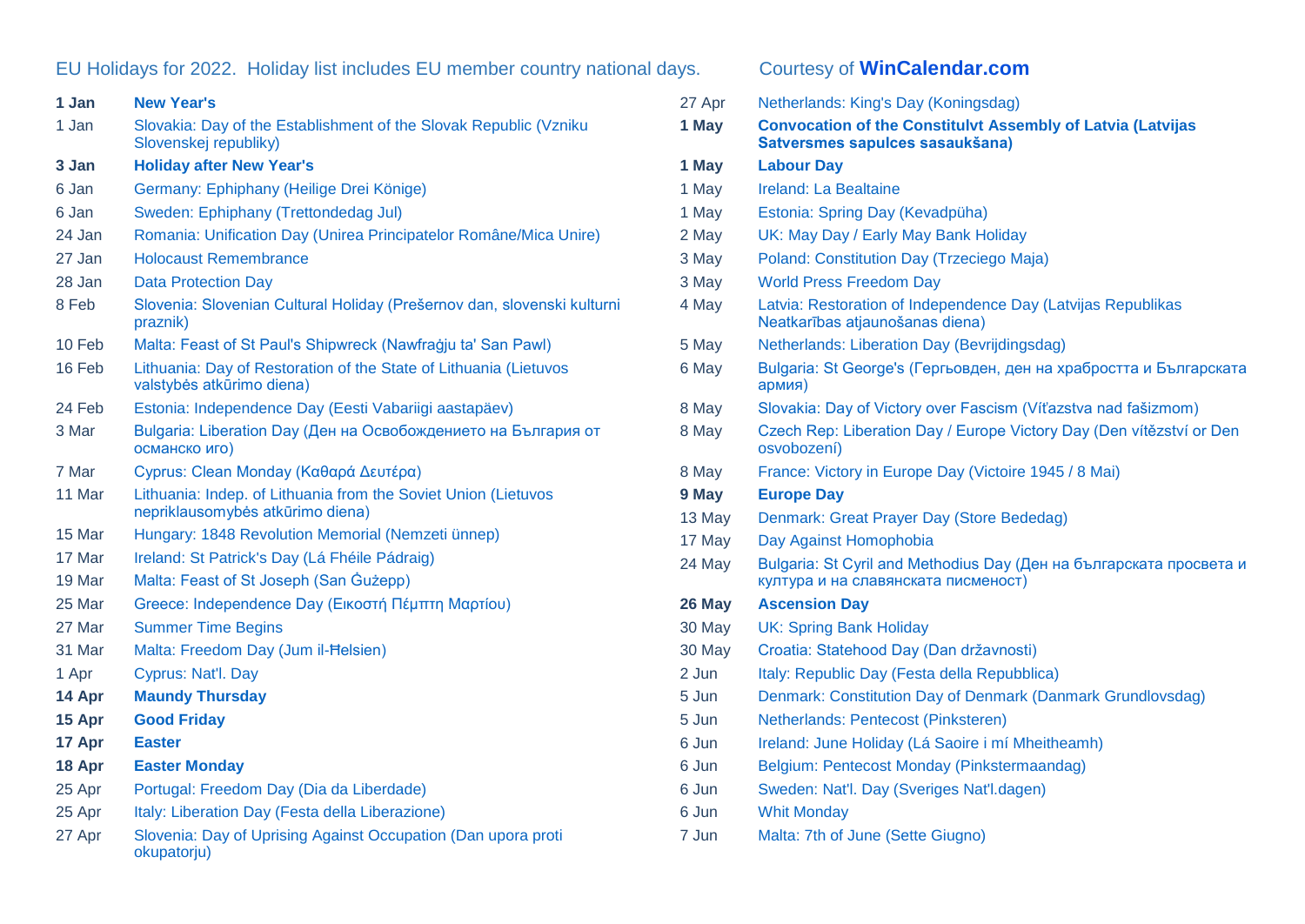| 8 Jun  | Primož Trubar Day (Dan Primoža Trubarja)                                                                                                             |
|--------|------------------------------------------------------------------------------------------------------------------------------------------------------|
| 10 Jun | Portugal: Portugal Day (Dia de Portugal)                                                                                                             |
| 14 Jun | <b>World Blood Donor Day</b>                                                                                                                         |
| 22 Jun | Croatia: Anti-Fascist Struggle Day (Dan antifašističke borbe)                                                                                        |
| 23 Jun | Līgo Day Starts (Līgo diena sākas)                                                                                                                   |
| 23 Jun | Luxembourg: Nat'l. Holiday / Sovereign's birthday                                                                                                    |
| 23 Jun | Estonia: Victory Day (Võidupüha)                                                                                                                     |
| 24 Jun | Finland: Midsommer Eve (Juhannusaatto)                                                                                                               |
| 24 Jun | Latvia: Midsummer Day (Jāṇi)                                                                                                                         |
| 25 Jun | Finland: Midsommer Day (Juhannuspäivä)                                                                                                               |
| 25 Jun | Sweden: Midsummer Day (Midsommardagen)                                                                                                               |
| 25 Jun | Slovenia: Statehood Day (Dan Državnosti)                                                                                                             |
| 29 Jun | Malta: Feast of St Peter & St Paul (L-Imnarja)                                                                                                       |
| 6 Jul  | Czech Rep: Jan Hus Day (Upálení mistra Jana Husa)                                                                                                    |
| 6 Jul  | Lithuania: Statehood Day (Valstybės diena)                                                                                                           |
| 12 Jul | N. Ireland: Batlle of Boyne / Orangemen's Day                                                                                                        |
| 14 Jul | France: Bastille Day (Fête Nat'l.e / Le quatorze juillet)                                                                                            |
| 21 Jul | Belgium: Belgian Nat'l. Day (Fête Nat'l.e)                                                                                                           |
| 1 Aug  | <b>Scotland: Summer Bank Holiday</b>                                                                                                                 |
| 5 Aug  | Croatia: Victory and Homeland Thanksgiving Day and the Day of<br>Croatian defenders (pobjede i domovinske zahvalnosti i Dan hrvatskih<br>branitelja) |
| 15 Aug | <b>Assumption</b>                                                                                                                                    |
| 15 Aug | Cyprus: Dormition of the Theotokos (Κοίμησις Θεοτόκου)                                                                                               |
| 15 Aug | Romania: Dormition of the Theotokos (Adormirea Maicii<br>Domnului/Sfânta Maria Mare)                                                                 |
| 17 Aug | Slovsles in Prekmurje Incorporated into the Mother Nation<br>(Slovšle v Prekmurju, Ki So Vključene v Materino Narodnost)                             |
| 20 Aug | Estonia: Day of Restoration of Independence (Taasiseseisvumispäev)                                                                                   |
| 20 Aug | Hungary: St Stephen's Day (Szent István ünnepe)                                                                                                      |
| 29 Aug | Slovakia: Slovak Nat'l. Uprising Anniversary (Výročie Slovenského<br>národného povstania)                                                            |
| 29 Aug | <b>UK: Summer Bank Holiday</b>                                                                                                                       |
| 1 Sep  | Day of the Constitution of the Slovak Republic (Deň Ústavy<br><b>Slovenskej Republiky)</b>                                                           |
| 1 Sep  | Slovakia: Constitution Day (Ústavy Slovenskej republiky)                                                                                             |

| 6 Sep  | Bulgaria: Unification Day (Ден на Съединението)                                                    |
|--------|----------------------------------------------------------------------------------------------------|
| 8 Sep  | Feast of Our Lady of Victories (Festa tal-Madonna tal-Vitorji)                                     |
| 15 Sep | Day of Restoration of the Primorska Region to the Motherland<br>(Dan Obnove Primorske na Domovino) |
| 15 Sep | Slovakia: Day of Our Lady of the Seven Sorrows (Sviatok Panny Márie<br>Sedembolestnej)             |
| 18 Sep | <b>European Heritage Days</b>                                                                      |
| 21 Sep | Malta: Independence Day (Jum I-Indipendenza)                                                       |
| 22 Sep | Bulgaria: Independence Day (Ден на независимостта на България)                                     |
| 26 Sep | <b>European Day of Languages</b>                                                                   |
| 28 Sep | Czech Rep: St. Wenceslas Day / Czech Statehood Day (Den české<br>státnosti)                        |
| 1 Oct  | Cyprus: Indep. Day                                                                                 |
| 3 Oct  | Germany: German Unity Day (Tag der Deutschen Einheit)                                              |
| 8 Oct  | Croatia: Independence Day (Dan neovisnosti)                                                        |
| 10 Oct | Day Against the Death Penalty                                                                      |
| 10 Oct | Day for Organ Donation & Transplantation                                                           |
| 12 Oct | Spain: Spain's Nat'l. Day (Día de la Hispanidad)                                                   |
| 16 Oct | <b>World Food Day</b>                                                                              |
| 17 Oct | <b>Overcome Extreme Poverty</b>                                                                    |
| 23 Oct | Hungary: Republic Day (Nemzeti ünnep)                                                              |
| 25 Oct | <b>European Day of Justice</b>                                                                     |
| 26 Oct | Austria: Austrian Nat'l. Day (Nat'l.feiertag)                                                      |
| 28 Oct | Greece: Greek Nat'l. / Ohi Day (Το Όχι οι Ημέρα του Όχι)                                           |
| 28 Oct | Czech Rep: Independent Czechoslovak State Day (Vzniku<br>samostatného československého státu)      |
| 28 Oct | Cyprus: Ochi Day (Επέτειος του)                                                                    |
| 30 Oct | <b>Summer Time Ends</b>                                                                            |
| 31 Oct | Ireland: October Holiday (Lá Saoire i mí Dheireadh Fómhair)                                        |
| 31 Oct | <b>Germany: Reformation Day (Reformationstag)</b>                                                  |
| 31 Oct | Slovenia: Reformation Day (Dan Reformacije)                                                        |
| 1 Nov  | <b>All Saints' Day</b>                                                                             |
| 1 Nov  | Slovenia: Day of the Dead (Spomina na Mrtve / Dan Mrtvih)                                          |
| 1 Nov  | Bulgaria: Nat'l. Awakening Day (Ден на народните будители)                                         |
| 2 Nov  | <b>All Souls' Day</b>                                                                              |
| 11 Nov | <b>France: Armistice Day</b>                                                                       |